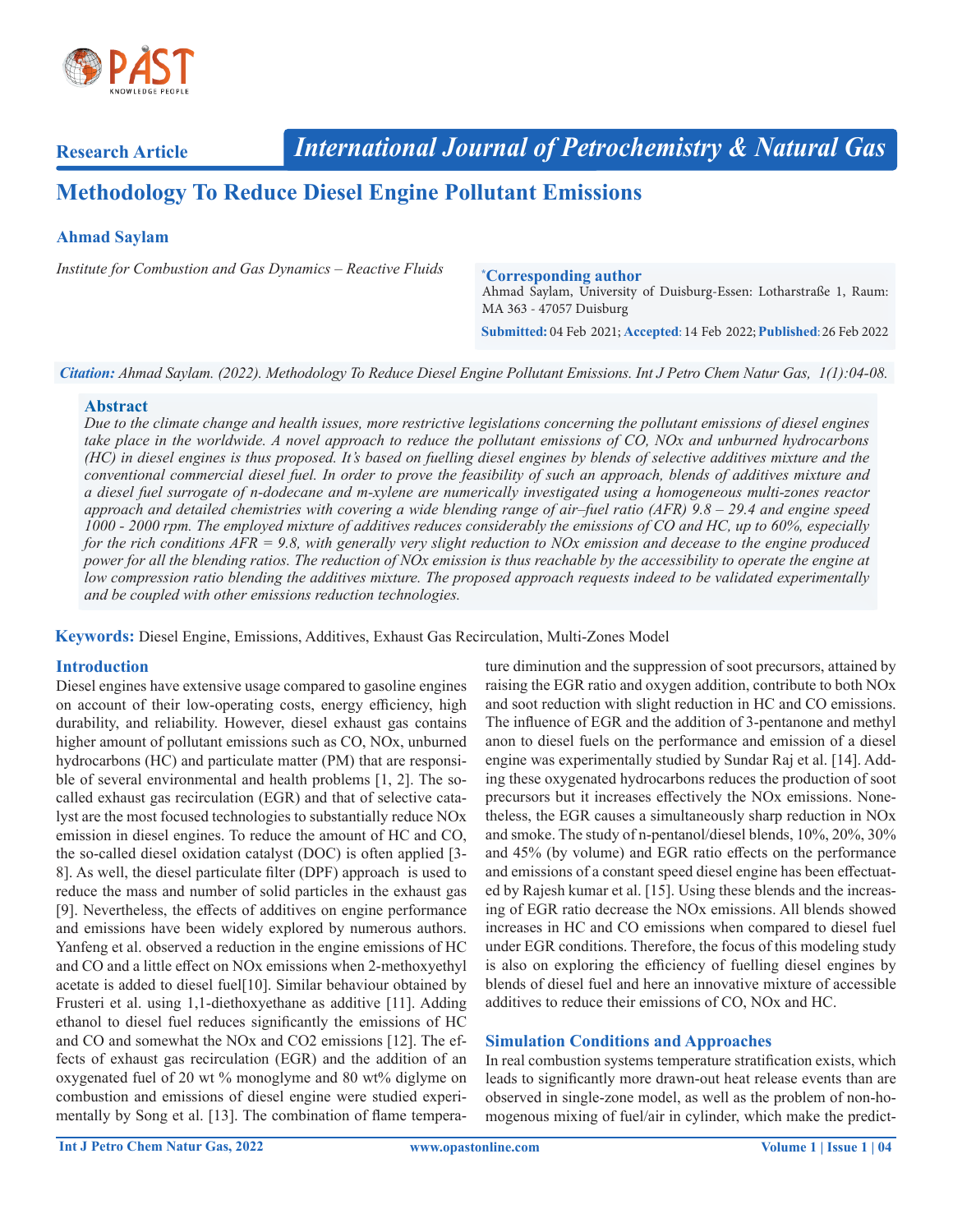ing of ignition and emissions formation using homogeneous single-zone model non-accurate. Therefore, the numerical simulation of a two-stroke diesel engine was performed using a homogeneous multi-zones reactor covering the range of Air–Fuel Ratio AFR= 9.8 – 29.4 and implementing detailed elementary reaction mechanisms and heat transfer to the cylinder walls. In this work, the engine produced power (PW) and emissions of a two-stroke Homogeneous Charge Compression Ignition (HCCI) diesel engine as a multi-zones reactor were predicted using the Ansys Chemkin-Pro 19.0 software [16]. The homogeneous single-zone model simulation to study the effects of EGR on PW and emissions of a diesel-type internal combustion engine were effectuated using an adapted python script form the software package CANTERA [17]. The heat transfer to the cylinder walls was estimated by Newton's law of cooling, Woschni's correlation and the CANTERA's default parameters [18].

A mixture of 77% of n-dodecane and 23% m-xylene by volume is investigated as a Diesel Fuel Surrogate (DFS) and the simulations are effectuated using the detailed kinetic mechanism of Lawrence Livermore National Laboratory for the combustion of DFS in combination with the detailed mechanism of Zhang et al. for the prediction of NOx emissions [19-20].

**The following table presents the basic parameters of the engine simulation:**

| Displacement $(cm3)$   | 332           |
|------------------------|---------------|
| Bore / stroke (mm)     | 65 / 100      |
| Con. rod length (mm)   | 200           |
| Comp. ratio            | 15            |
| Engine speed (rpm)     | $1000 - 2000$ |
| Intake temperature (K) | 323           |
| Intake pressure (bar)  |               |
| Fuel ratio (AFR)       | 9.8           |

# **Results and Discussion**

The intake temperature and pressure  $(T_{in}, p_{in})$  of the adopted fuels/ air mixture for this study were 323 K and 1 bar, respectively. The engine speed (*Es*), the compression ratio (*Cr*) and the Air–Fuel Ratios (AFR) were 1000 rpm, 15 and 9.8, 14.71 and 29.4, respectively, which correspond to equivalence ratios of 1.5, 1 and 0.5, respectively. Figure 1 shows the variations of in-cylinder pressure crank angle histories depending on the injected AFR of DFS. The simulated zonal temperature distribution of DFS for AFR = 14.71 is demonstrated in figure 2. Figures 3-5 present the exhaust concentration of CO, NOx and HC in function of Volume Percent of Additives mixture (VPA) to DFS. The mixture of additives reduces the emissions of CO and HC especially for the rich conditions of  $AFR = 9.8$  with generally very slight reduction to NOx emissions for all the mixing ratios. Figure 6 shows a comparison of PW expressed in torque (N.m) in function of VPA. The PW decreases in

the range of 4% to 11% depending on the employed blending ratio. Figure 7 presents the variations of Relative Performance percentage to the original case values of using the pure DFS, RPDF (%), in function of VPA and for wide range of engine speed 1000-2000 rpm. It demonstrates such promising reduction of CO emission, up to 60 %, which must be also to HC emission with modest performance declining in term of NOx emission and produced engine power.



**Figure 1:** In-cylinder pressure crank angle histories in function of AFR at  $Es = 1000$  rpm,  $Cr = 15$ ,  $T_{in} = 323$  K and  $p_{in} = 1$  bar.



**Figure 2:** Zonal temperature distribution in function of crank angle for AFR= 14.71,  $Es = 1000$  rpm,  $Cr = 15$ ,  $T_{in} = 323$  K and  $p_{in} = 1$  bar.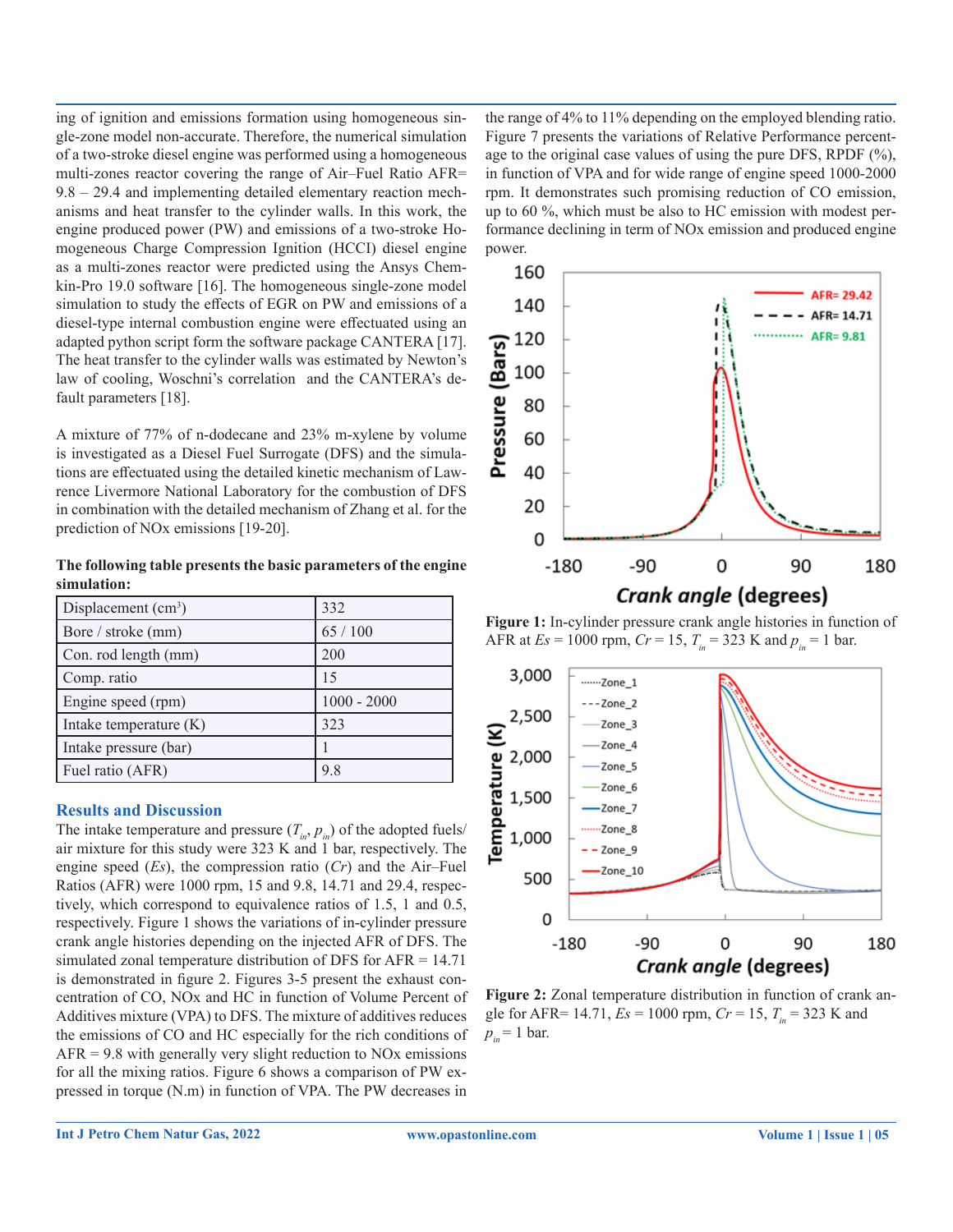



**Figure 3:** Exhaust concentration of CO in function of VPA at *Es* = 1000 rpm,  $Cr = 15$ ,  $T_{in} = 323$  K and  $p_{in} = 1$  bar.



**Figure 4:** Exhaust concentration of NOx in function of VPA at *Es*   $= 1000$  rpm, *Cr* = 15,  $T_{in}$  = 323 K and  $p_{in}$  = 1 bar.

**Figure 5:** Exhaust concentration of HC in function of VPA at *Es* = 1000 rpm,  $Cr = 15$ ,  $T_{in} = 323$  K and  $p_{in} = 1$  bar.



**Figure 6:** PW in Torque (N.m) in function of VPA at  $Es = 1000$ rpm,  $Cr = 15$ ,  $T_{in} = 323$  K and  $p_{in} = 1$  bar.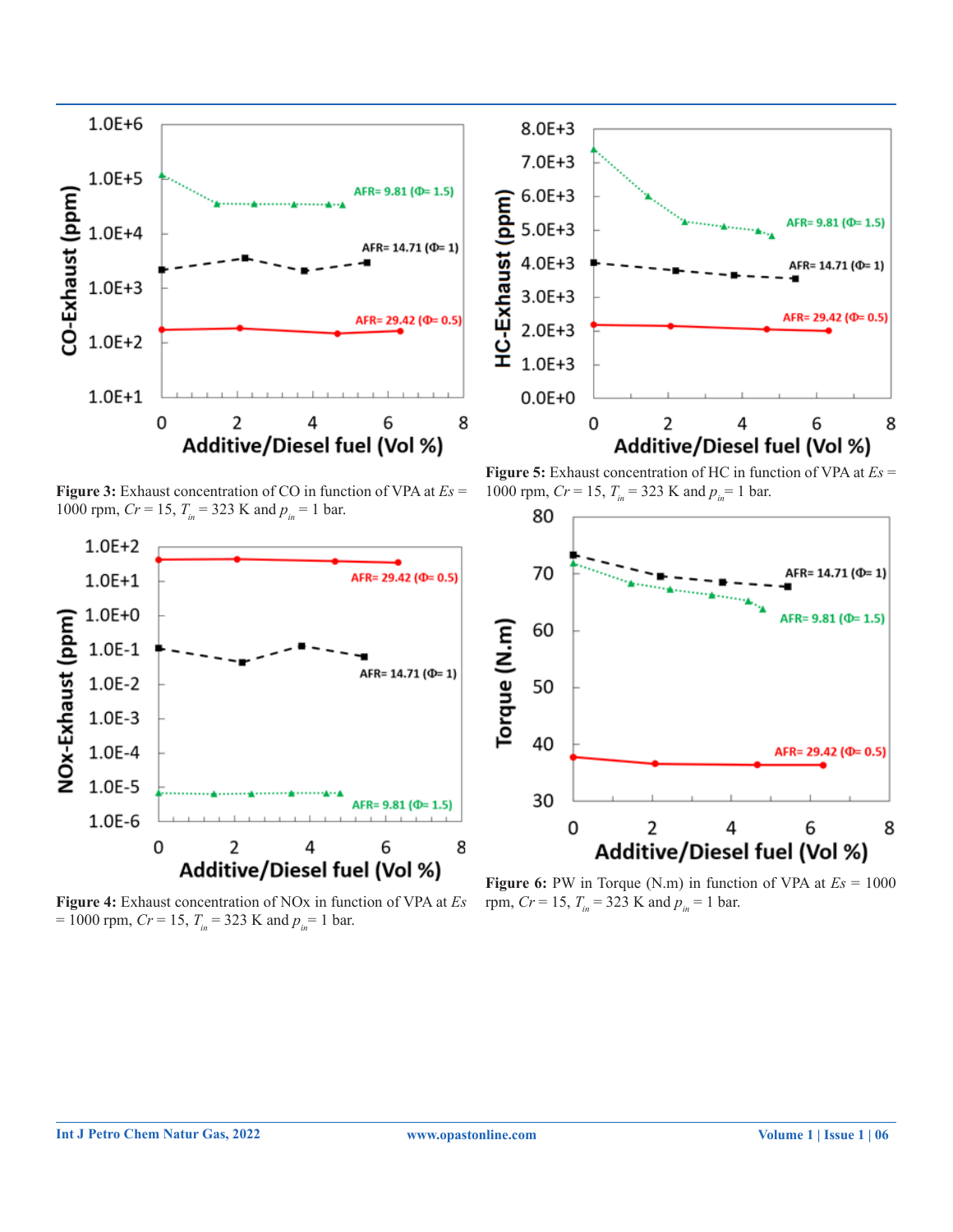

**Figure 7:** Relative performance percentage to using pure DFS in function of VPA for AFR = 14.71, *Es* = 1000 - 2000 rpm, *Cr* = 15,  $T_{in}$  = 323 K and  $p_{in}$  = 1 bar.

### **Conclusion**

The modeling investigation results of the proposed methodology to reduce, up to 60%, the CO and unburned hydrocarbons (HC) and NOx pollutant emissions of diesel engines is promising with keeping in mind that its application is relatively simple, low-cost and could be effectively coupled with the other emissions reduction approaches as those of exhaust gas recirculation (EGR) [3, 4], selective catalyst [5, 6], diesel oxidation catalyst (DOC) [7, 8] and diesel particulate filter (DPF) [9] to achieve better and wider performance in term of emissions reduction of CO, NOx, HC and particulate matter (PM). The taking into consideration the exhaust gas recirculation ratios of positive effects on NOx emission reduction is one reason to get practically more boosting behaviour regarding this objective. Correspondingly, the reduction of NOx emission, reachable here by the accessibility to operate the engine at lower compression ratios regarding those using the pure diesel fuel (without the additives mixture), could be the subject of a perspective work. These modeling results necessity indeed to be validated experimentally. The validation process can offer other dimensions in the fields of emissions reduction and development of diesel engines

#### **References**

- 1. Kampa, M., & Castanas, E. (2008). Human health effects of air pollution. Environmental pollution, 151(2), 362-367.
- 2. Ramanathan, V., & Carmichael, G. (2008). Global and regional climate changes due to black carbon. *Nature geoscience,* 1(4), 221-227.
- 3. Agarwal, D., Singh, S. K., & Agarwal, A. K. (2011). Effect of

Exhaust Gas Recirculation (EGR) on performance, emissions, deposits and durability of a constant speed compression ignition engine. *Applied energy*, 88(8), 2900-2907.

- 4. Venu, H., Subramani, L., & Raju, V. D. (2019). Emission reduction in a DI diesel engine using exhaust gas recirculation (EGR) of palm biodiesel blended with TiO2 nano additives. *Renewable energy,* 140, 245-263.
- 5. Guan, B., Zhan, R., Lin, H., & Huang, Z. (2014). Review of state of the art technologies of selective catalytic reduction of NOx from diesel engine exhaust. *Applied Thermal Engineering*, 66(1-2), 395-414.
- 6. Zhang, L., Wu, Q., Meng, X., Müller, U., Feyen, M., Dai, D., ... & Xiao, F. S. (2019). Recent advances in the preparation of zeolites for the selective catalytic reduction of NOx in diesel engines. *Reaction Chemistry & Engineering*, 4(6), 975-985.
- 7. Prikhodko, V. Y., Curran, S. J., Parks, J. E., & Wagner, R. M. (2013). Effectiveness of diesel oxidation catalyst in reducing HC and CO emissions from reactivity controlled compression ignition. *SAE International Journal of Fuels and Lubricants*, 6(2), 329-335.
- 8. Nadanakumar, V., Muthiya, S. J., Prudhvi, T., Induja, S., Sathyamurthy, R., & Dharmaraj, V. (2021). Experimental investigation to control HC, CO & NOx emissions from diesel engines using diesel oxidation catalyst. *Materials Today: Proceedings*, 43, 434-440.
- 9. Guan, B., Zhan, R., Lin, H., & Huang, Z. (2015). Review of the state-of-the-art of exhaust particulate filter technology in internal combustion engines. *Journal of environmental management,* 154, 225-258.
- 10. Yanfeng, G., Shenghua, L., Hejun, G., Tiegang, H., & Longbao, Z. (2007). A new diesel oxygenate additive and its effects on engine combustion and emissions. *Applied thermal engineering*, 27(1), 202-207.
- 11. Frusteri, F., Spadaro, L., Beatrice, C., & Guido, C. (2007). Oxygenated additives production for diesel engine emission improvement. *Chemical Engineering Journal*, 134(1-3), 239- 245.
- 12. He, B. Q., Shuai, S. J., Wang, J. X., & He, H. (2003). The effect of ethanol blended diesel fuels on emissions from a diesel engine. *Atmospheric Environment*, 37(35), 4965-4971.
- 13. Song, J., Cheenkachorn, K., Wang, J., Perez, J., Boehman, A. L., Young, P. J., & Waller, F. J. (2002). Effect of oxygenated fuel on combustion and emissions in a light-duty turbo diesel engine. *Energy & fuels*, 16(2), 294-301.
- 14. Raj, C., & Sendilvelan, S. (2010). Effect of oxygenated hydrocarbon additives on exhaust emission of a diesel engine. International *Journal of Automotive and Mechanical Engineering*, 2, 144-156.
- 15. Saravanan, S. (2015). Effect of exhaust gas recirculation (EGR) on performance and emissions of a constant speed DI diesel engine fueled with pentanol/diesel blends. *Fuel*, 160, 217-226.
- 16. ANSYS Chemkin-Pro, Release 19.0, (2017).
- 17. Goodwin, D. G., Moffat, H. K., & Speth, R. L. (2009). Can-